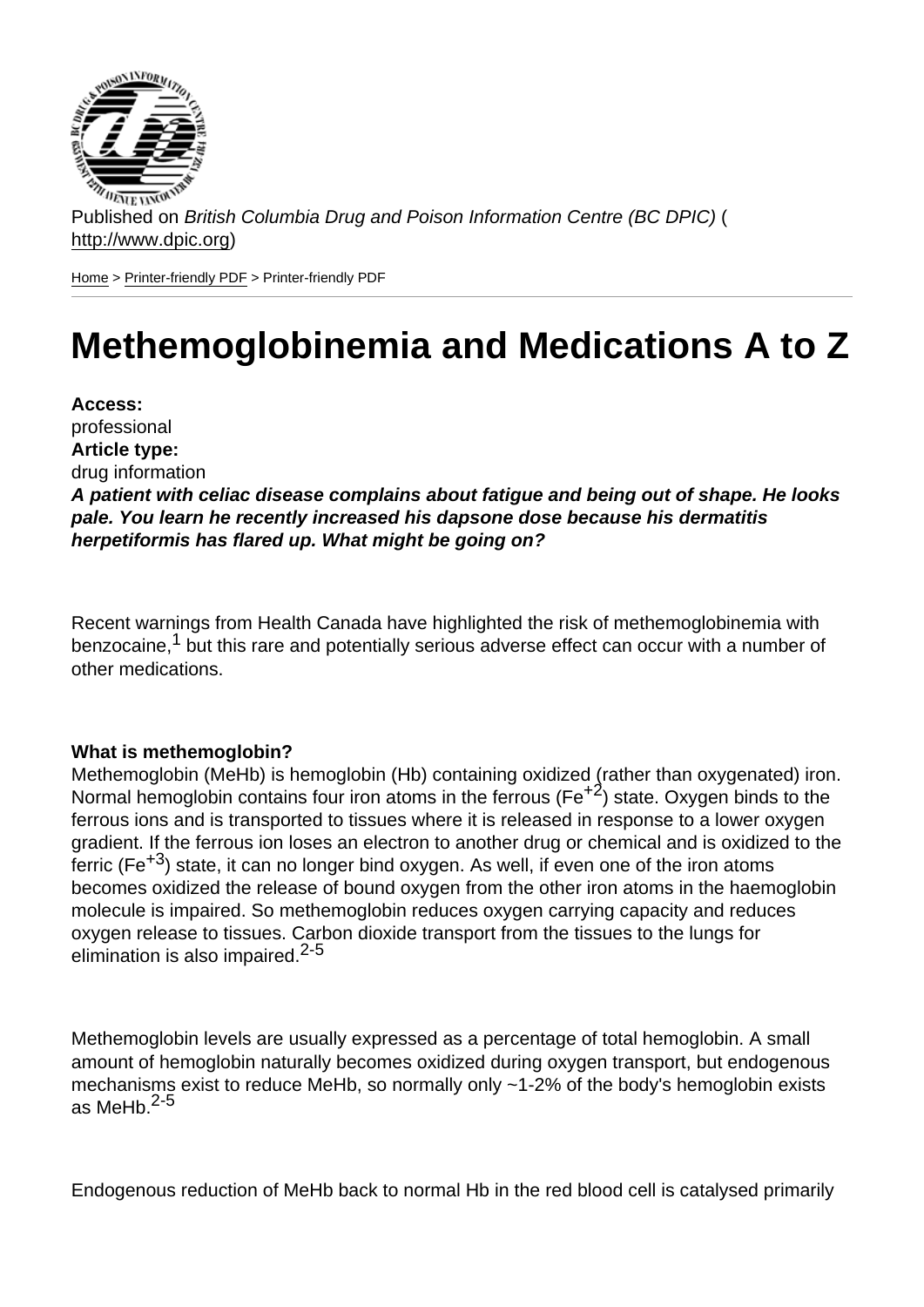via cytochrome b5 MeHb reductase. This enzyme is less active in infants less than 6 months, making them more susceptible to developing methemoglobinemia than adults. Some individuals are also more susceptible or always have elevated levels of MeHb due to an inability to synthesize adequate amounts of cytochrome b5 MeHb reductase or because their hemoglobin is abnormal (e.g. hemoglobin M).<sup>2-6</sup>

Another reduction pathway is the reduced nicotine adenine dinucleotide phosphate (NADPH) dependent MeHb reductase, which normally reduces a negligible amount of MeHb. However, this pathway is key to antidotal treatment. Non-enzymatic reduction also occurs (albeit very slowly) with the help of antioxidants such as glutathione and ascorbic acid.<sup>2-5</sup>

## **Clinical Effects**

If the endogenous MeHb reducing systems are overwhelmed and the proportion of MeHb becomes high enough, symptoms of hypoxia occur. Signs and symptoms correlate with MeHb levels (Table 1). Anemia can worsen symptoms since the patient's overall oxygen carrying capacity is further reduced. Patients with conditions such as ischemic heart disease or pulmonary disease may have more severe symptoms or develop symptoms at lower MeHb  $_{\rm levels}^{2-4}$ 

| <b>MetHb concentration</b><br>(%) | <b>Signs and symptoms</b>                                                                                                                          |
|-----------------------------------|----------------------------------------------------------------------------------------------------------------------------------------------------|
| $0-3%$ (normal)                   | None                                                                                                                                               |
| $3 - 10%$                         | Blue-grey skin appearance (cyanosis), may be asymptomatic                                                                                          |
| 10-20%                            | Cyanosis, chocolate brown colour of blood                                                                                                          |
| 20-50%                            | Mental changes (headache, fatigue, anxiety, confusion, dizziness),<br>syncope, tachycardia, dyspnea and tachypnea, weakness,<br>exercise tolerance |
| 50-70%                            | Metabolic acidosis, seizures, coma, dysrhythmias                                                                                                   |
| $>70\%$                           | <b>Potentially lethal</b>                                                                                                                          |

Table 1: Signs and symptoms associated with elevated MeHb levels.<sup>2-4</sup>

## **Causes**

A variety of naturally occurring substances including nitrates in vegetables (e.g. Swiss chard, beans, zucchini); environmental and industrial chemicals (e.g. nitrates in well water, engine exhaust, aniline, naphthalene); and therapeutic agents are capable of causing MeHb formation, either directly or indirectly through their metabolites.<sup>2-4,7</sup> Medications reported to cause MeHb are listed in Table 2.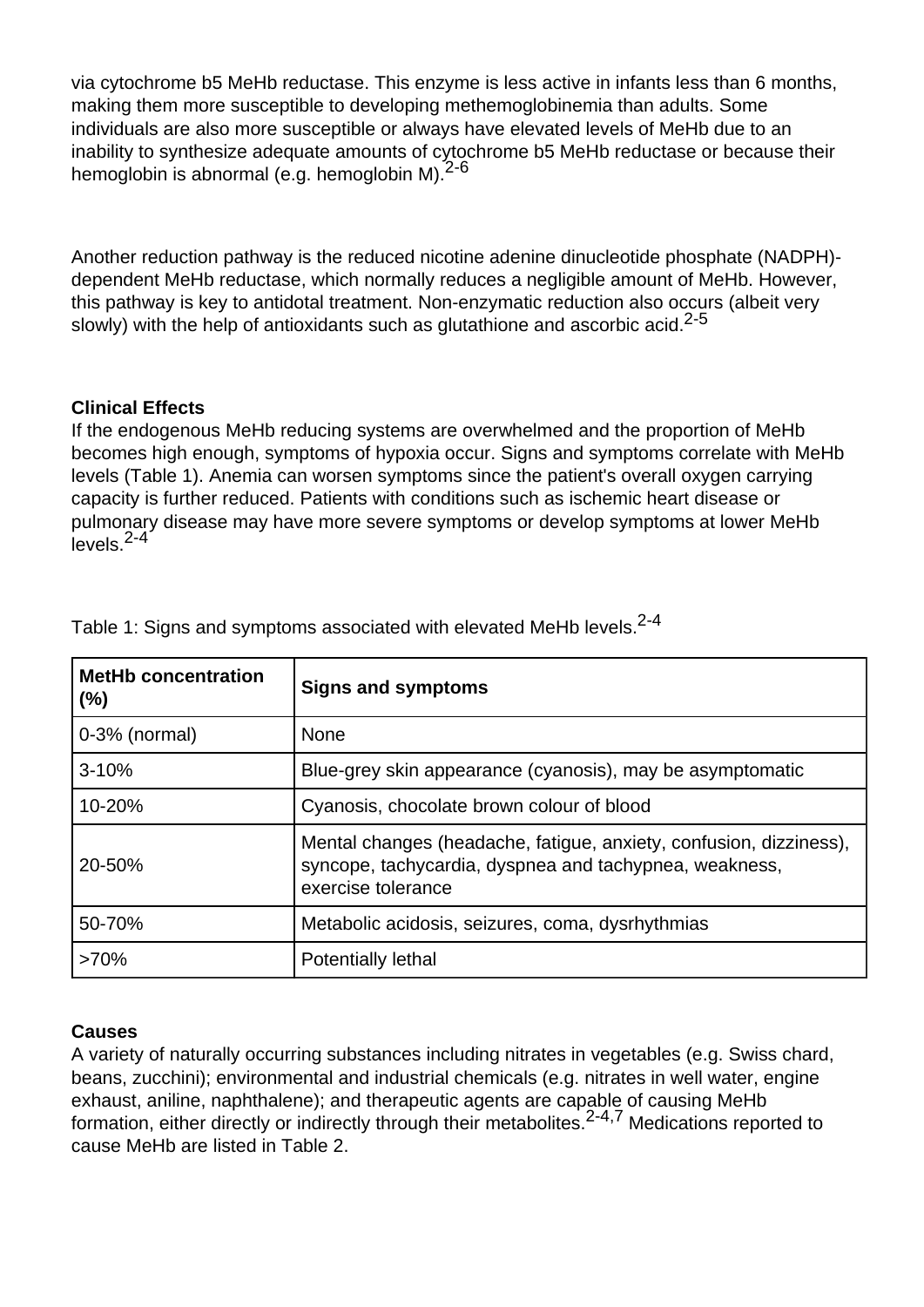Table 2: Some medications reported to cause methemoglobinemia

|             |                                                                                                            | <b>Notes</b>                                                                                                                                                                                                                                                                                |
|-------------|------------------------------------------------------------------------------------------------------------|---------------------------------------------------------------------------------------------------------------------------------------------------------------------------------------------------------------------------------------------------------------------------------------------|
| A           | Acetaminophen <sup>8-12</sup>                                                                              | Acetaminophen rarely causes MeHb in humans at<br>therapeutic doses, but it can in overdoses or in combination<br>with other MeHb inducers. MeHb is a common finding of<br>acetaminophen toxicity in cats and dogs.                                                                          |
|             | Atovaquone <sup>13</sup>                                                                                   | MeHb is mentioned as an adverse effect of Mepron®<br>(product monograph).                                                                                                                                                                                                                   |
| B           | Benzocaine <sup>14-17</sup>                                                                                | Benzocaine is one of the most common causes of significant<br>MeHb. Most of the serious cases involve use of topical<br>sprays used in anesthesia. While the majority of children<br>who accidental ingest teething gels remain asymptomatic,<br>life-threatening MeHb (~70%) has occurred. |
|             | Buprenorphine-naloxone <sup>13</sup>                                                                       | MeHb is mentioned as an adverse effect of Suboxone®<br>(product monograph).                                                                                                                                                                                                                 |
| $\mathsf C$ | Celecoxib <sup>18</sup><br>Cloroquine <sup>19</sup><br>Cotrimoxazole <sup>20,21</sup><br>Cyclophosphamide3 | Celecoxib 100 mg BID resulted in MeHb of 9% and<br>confusion in one patient.<br>Cotrimoxazole has caused MeHb on its own and when given<br>with other MeHb inducers.                                                                                                                        |
| D           | Dapsone <sup>2</sup>                                                                                       | Dapsone is another frequently cited cause of MeHb.<br>Because of the long half-life of dapsone and its<br>hydroxylamine metabolite, prolonged or repeated antidote<br>treatment or exchange transfusion may be required.                                                                    |
|             | Disulfiram <sup>22</sup>                                                                                   | Disulfiram was suspected to cause MeHb of 53% in one<br>fatality. The metabolite diethylthiocarbamate can produce<br>MeHb in vitro.                                                                                                                                                         |
| Е           | EMLA (lidocaine-prilocaine) <sup>23</sup>                                                                  | Application of a large amount of EMLA for laser hair removal<br>resulted in symptomatic elevated MeHb (20%) requiring<br>treatment.                                                                                                                                                         |
| F           | Flutamide <sup>24,25</sup>                                                                                 | MeHb is mentioned as a possible side effect in the product<br>monograph and is usually mild. Sulfhemoglobinemia has<br>occurred that is mistaken for MeHb but does not respond to<br>methylene blue.                                                                                        |
| H           | Hydrogen peroxide <sup>26-28</sup>                                                                         | Hydrogen peroxide disinfection of dialysis machines has<br>been linked to MeHb. Topical application of hydrogen<br>peroxide to mucous membranes caused MeHb in a patient<br>deficient of the enzyme catalase. See rasburicase.                                                              |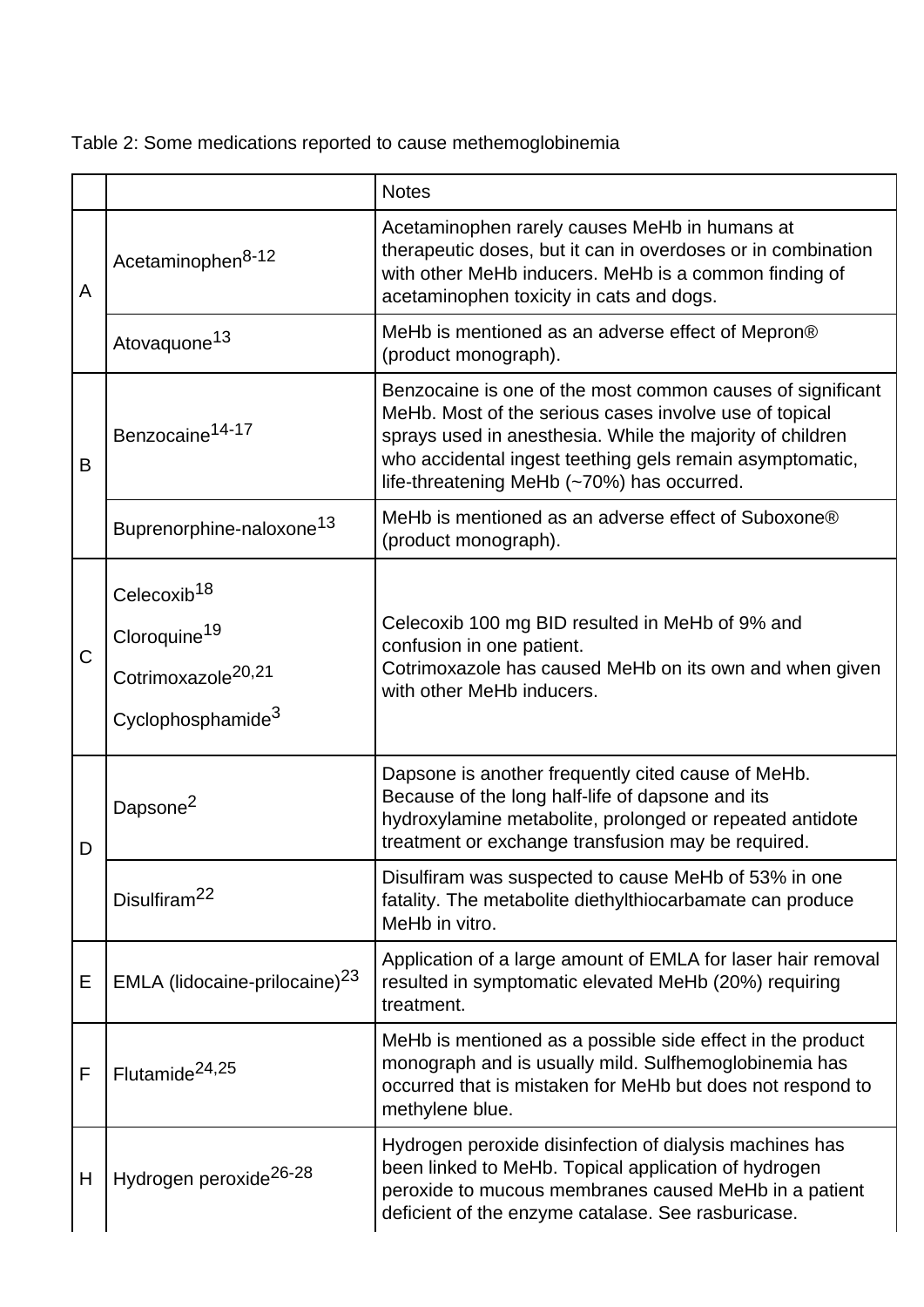|              | Ibuprofen <sup>29</sup>                                                                                       | Cyanosis with MeHb levels of 27.2% occurred in a 7-month-<br>old infant, eight hours after a dose of ibuprofen 7.5 mg/kg.<br>Other causes were ruled out.                                                                                   |
|--------------|---------------------------------------------------------------------------------------------------------------|---------------------------------------------------------------------------------------------------------------------------------------------------------------------------------------------------------------------------------------------|
|              | Ifosfamide <sup>30</sup>                                                                                      | Marked MeHb (~50%) occurred in a patient receiving<br>ifosfamide who was also taking phenobarbital for seizures.<br>Enzyme induction with increased formation of MeHb<br>inducing metabolites was suspected to be involved.                 |
|              | Interactions <sup>12,21,31</sup>                                                                              | Oxidative stress may be additive when more than one<br>potential MeHb inducers are used together (e.g.<br>sulfonamides and prilocaine; nitric oxide and cotrimoxazole;<br>acetaminophen and sodium nitrate).                                |
| L            | Lidocaine <sup>16</sup> (and other local<br>anesthetics)                                                      | Lidocaine appears to be much less likely to cause MeHb<br>compared to benzocaine, considering the frequency of<br>lidocaine use.                                                                                                            |
| M            | Metoclopramide <sup>32,33</sup>                                                                               | Metoclopramide has occasionally been reported to cause<br>MeHb in neonates and less frequently in adults, although<br>significant MeHb (>40%) has been reported.                                                                            |
| N            | Nitrites and nitrates (amyl<br>nitrite, silver nitrate,<br>nitroglycerin, nitroprusside) <sup>34-</sup><br>36 | Environmental and industrial nitrites and nitrates are<br>common inducers of MeHb; therapeutic nitrates can cause<br>MeHb as well.                                                                                                          |
|              | <b>Nitric Oxide</b>                                                                                           | Therapeutic inhaled nitric oxide at less than 40 ppm usually<br>causes only a mild elevation in MeHb.                                                                                                                                       |
| $\mathsf{P}$ | Phenazopyridine <sup>2,37,38</sup>                                                                            | Phenazopyridine is another common cause of MeHb in both<br>children and adults. The resemblance to candy and sugar<br>coating makes phenazopyridine tablets attractive to children.                                                         |
|              | Prilocaine <sup>16</sup>                                                                                      | Prilocaine is the next most common local anesthetic reported<br>to cause MeHb (after benzocaine).                                                                                                                                           |
|              | Primaquine <sup>39</sup>                                                                                      | Primaquine causes a usually mild MeHb when used as an<br>antimalarial but MeHb levels > 30% can be seen occasionally.                                                                                                                       |
| $\mathsf{R}$ | Rasburicase <sup>40</sup>                                                                                     | Rasburicase (recombinant urate oxidase) catalyses the<br>conversion of urate to allantoin, producing hydrogen<br>peroxide in the process which may contribute to<br>development of MeHb.                                                    |
|              | Riluzole <sup>41,42</sup>                                                                                     | MeHb levels of 12 to 18% have been seen following<br>overdoses of riluzole.                                                                                                                                                                 |
| S            | Sulfonamides (sulfadiazine,<br>sulphanilamide, sulfapyridine,<br>sulfasalazine) <sup>43-45</sup>              | Topical silver sulfadiazine burn dressings caused MeHb in a<br>young boy with thalassemia. Sulfanilamide is not available<br>for human use in Canada anymore. The sulfapyridine portion<br>is responsible for MeHb seen with sulfasalazine. |
| Τ            | Tetracaine <sup>46</sup>                                                                                      | Self-medication with tetracaine lozenges caused MeHb in<br>one case. Tetracaine by itself appears to have a low<br>propensity to cause MeHb.                                                                                                |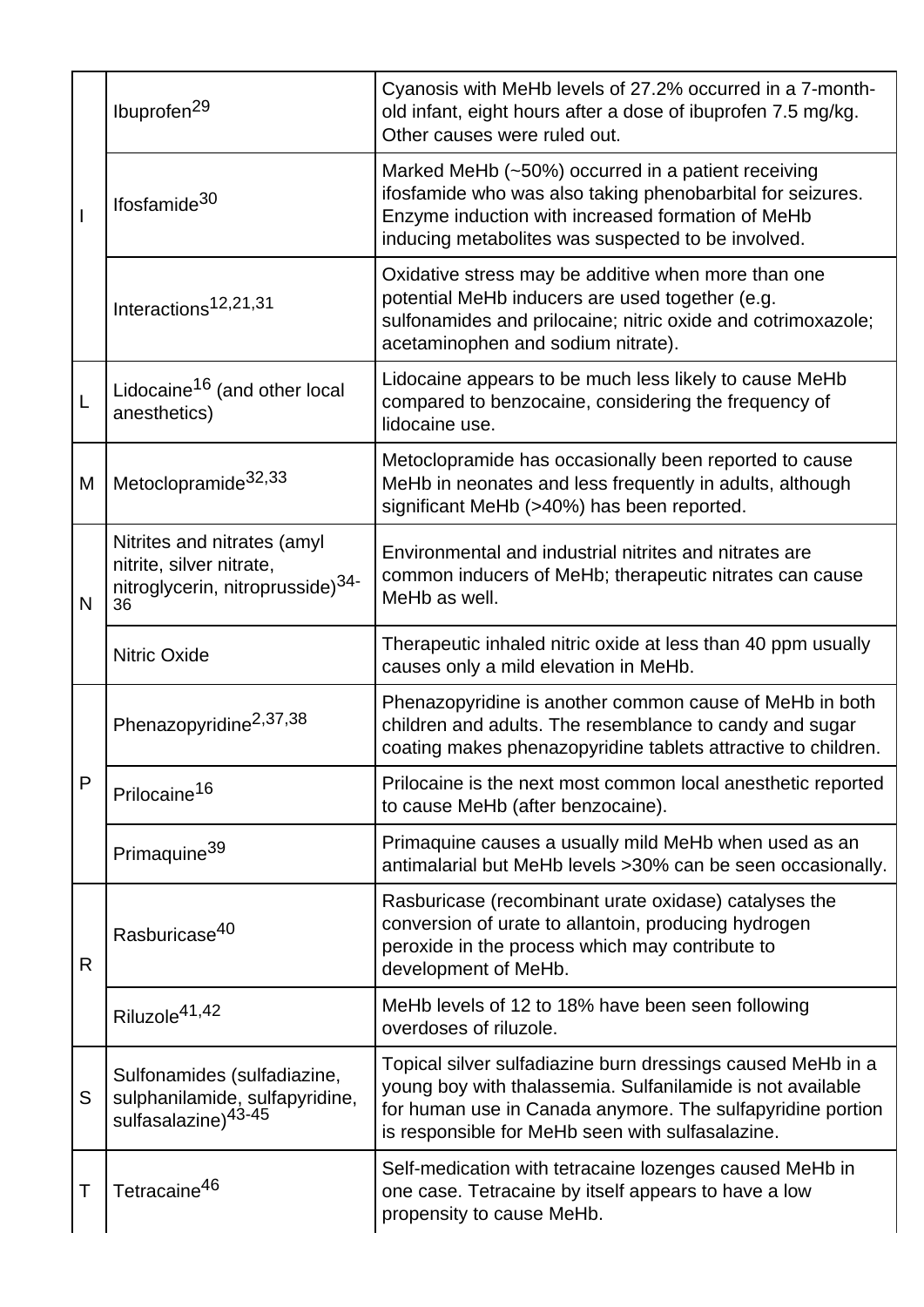| $\overline{V}$ | Vitamin K (menadione) $3,47$ | Menadione is approved only for veterinary use in Canada. |
|----------------|------------------------------|----------------------------------------------------------|

Z Zopiclone<sup>48,49</sup> MeHb levels ranging from 10.4% to 23.8% have been reported in patients following large overdoses of zopiclone.

MeHb = methemoglobin or methemoglobinemia

#### **Treatment**

The mainstay of treatment is discontinuation of the offending agent, which is sufficient for many patients with mild methemoglobinemia. If a patient is symptomatic or has a MeHb level greater than 20-25%, supportive measures like supplemental oxygen and antidote treatment with methylene blue may be necessary.<sup>2,3,14</sup>

Methylene blue is reduced by the NADPH-dependent MeHb reductase enzyme system to leukomethylene blue, which in turn is able to directly reduce MeHb to Hb. An intravenous dose of 1-2 mg/kg usually results in rapid reduction in MeHb levels and improvement in symptoms.<sup>2,14</sup> Repeated doses may be required in some cases, but caution is required as high cumulative doses of methylene blue can actually exacerbate MeHb or cause hemolysis. In addition, since NADPH generation is dependent on glucose-6-phosphate dehydrogenase (G6PD), methylene blue may not work in some patients with severe G6PD deficiency and can cause hemolysis.2,14 Vitamin C and glutathione replacement are not useful for reversal of acute methemoglobinemia.<sup>2</sup>

#### **Summary**

Methemoglobinemia is an uncommon but potentially life-threatening condition that can be caused by a variety of drugs at therapeutic or supratherapeutic doses. Avoidance or judicious use of high-risk drugs, having a high index of suspicion in high-risk patients, prompt discontinuation of offending agents, supportive care and treatment with methylene blue will reduce morbidity.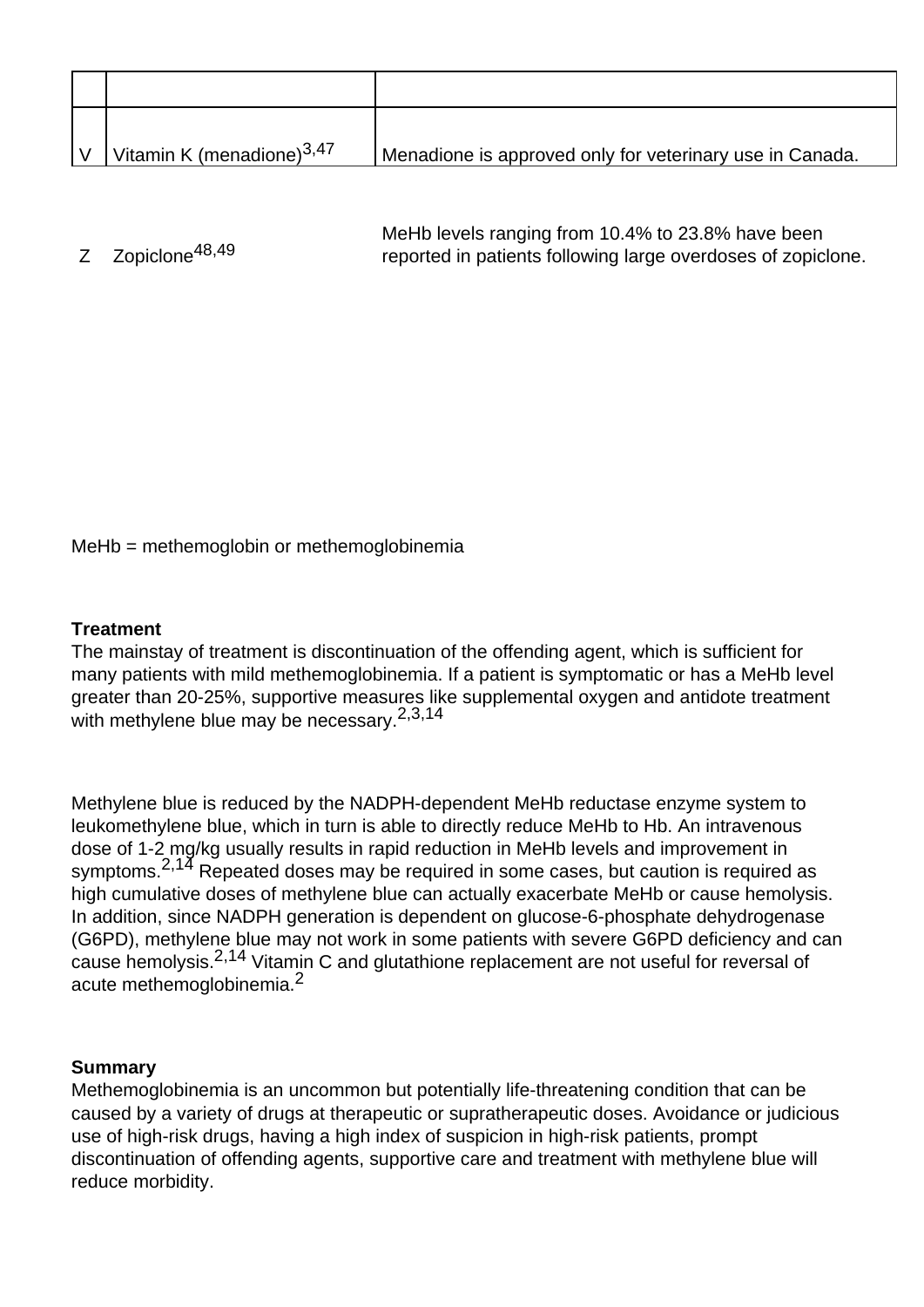#### Written by Raymond Li, BSc (Pharm), MSc. Medical Review by Laird Birmingham, MD, MHSc, FRCP(C).

#### **References:**

- 1. Health Canada Health Canada reminds Canadians of health risks associated with topical benzocaine products. April 19, 2011. Available from URL: http://www.hc-sc.gc.ca/ahc-asc/media/advisories-avis/\_2011/2011\_59-eng.php. Accessed 05/2011.
- 
- 2. Goldfrank's Toxicologic emergencies, 9th ed (2010), p. 1698-1710.<br>3. Wright RO, Lewander WJ, Woolf AD. Methemoglobinemia: etiology 3. Wright RO, Lewander WJ, Woolf AD. Methemoglobinemia: etiology, pharmacology, and clinical management Ann Emerg Med. 1999; 34: 646- 56.
- 
- 5. Casarett & Doull's toxicology: the basic science of poisons. 7th ed (2008), p. 460-2.
- 6. Percy MJ, McFerran NV, Lappin TR. Disorders of oxidised haemoglobin. Blood Rev. 2005; 19: 61-8.
- 1. Trapp L, Will J. Acquired methemoglobinemia revisited. Dent Clin N Am. 2010; 54: 665-75.<br>
5. Casarett & Doull's toxicology: the basic science of poisons. 7th ed (2008), p. 460-2.<br>
9. Percy MJ, McFerran NV, Lappin TR. Di 7. Bradberry SM. Occupational methaemoglobinaemia. Mechanisms of production, features, diagnosis and management including the use of methylene blue. Toxicol Rev. 2003; 22: 13-27.
- 
- 8. Maclean D, Robertson PG, Bain S. Methaemoglobinaemia and paracetamol. Br Med J. 1968; 9: 390.<br>8. Nash SL, Oehme FW. A review of acetaminophen's effect on methemoglobin, glutathione, and some Nash SL, Oehme FW. A review of acetaminophen's effect on methemoglobin, glutathione, and some related enzymes. Vet Hum Toxicol. 1984; 26: 123-32.
- 10. Golden DP, Mosby EL, Smith D, et al. Acetominophen toxicity. Report of two cases. Oral Surg Oral Med Oral Pathol. 1981; 51: 385-<br>11. Dunn RJ. Massive sulfasalazine and paracetamol ingestion causing acidosis, hyperglyce 11. Dunn RJ. Massive sulfasalazine and paracetamol ingestion causing acidosis, hyperglycemia, coagulopathy, and methemoglobinemia. J
- Toxicol Clin Toxicol. 1998; 36: 239-42.
- 12. Kobayashi T, Kawabata M, Tanaka S, et al. Methemoglobinemia induced by combined use of sodium nitrate and acetaminophen. Intern Med. 2000; 39: 860.
- 13. eCPS (online via e-Therapeutics) various monographs.<br>14. Kent DA. Poison Management Manual, 5th ed. Vancouve
- 
- 14. Kent DA. Poison Management Manual, 5th ed. Vancouver: BC Drug and Poison Information Centre (in press).<br>15. Spiller HA, Revolinski DH, Winter ML, et al. Multi-center retrospective evaluation of oral benzocaine exposure 15. Spiller HA, Revolinski DH, Winter ML, et al. Multi-center retrospective evaluation of oral benzocaine exposure in children. Vet Hum Toxicol.  $2000: 42: 228-31$
- 
- 16. Guay J. Methemoglobinemia related to local anesthetics: a summary of 242 episodes. Anesth Analg. 2009; 108: 837-45.<br>17. Chung NY,Cho JH, Lee IH, et al. Severe methemoglobinemia linked to gel-type topical benzocaine use 17. Chung NY,Cho JH, Lee IH, et al. Severe methemoglobinemia linked to gel-type topical benzocaine use: a case report. J Emerg Med. 2010; 38: 601-6.
- 
- 19. Sharma N, Varma S. Unusual life-threatening adverse drug effects with chloroquine in a young girl. J Postgrad Med. 2003; 49: 187.
- 20. Koirala J. Trimethoprim-sulfamethoxazole--induced methemoglobinemia in an HIV-infected patient. Mayo Clin Proc. 2004: 829-30.
- 18. Kaushik P, Zuckerman SJ, Campo NJ, et al. Celecoxib-induced methemoglobinemia. Ann Pharmacother. 2004; 38: 1635-8.<br>
19. Sharma N, Varma S. Unusual life-threatening adverse drug effects with chloroquine in a young girl. Lopez A, Bernardo B, López-Herce J, et al. Methaemoglobinaemia secondary to treatment with trimethoprim and sulphamethoxazole associated with inhaled nitric oxide. Acta Pediatr. 1999; 88: 915-6.
- 22. Stransky G, Lambing MK, Simmons GT, et al. Methemoglobinemia in a fatal case of disulfiram-ethanol reaction. J Anal Toxicol. 1997; 21: 178-9.
- 23. Hahn IH, Hoffman RS, Nelson LS. EMLA-induced methemoglobinemia and systemic topical anesthetic toxicity. J Emerg Med. 2004; 26: 85-8.<br>23. Kahn AM Singh NT, Bilgrami S. Elutamide induced methemoglobinemia. LLIrel 1997:
- 
- 25. Kouides PA, Abboud CN, Fairbanks VF. Flutamide-induced cyanosis refractory to methylene blue therapy. Br J Haematol. 1996; 94: 73-5.
- 23. Hahn IH, Hoffman RS, Nelson LS. EMLA-induced methemoglobinemia and systemic topical anes<br>
24. Kahn AM Singh NT, Bilgrami S. Flutamide induced methemoglobinemia. J Urol. 1997; 157: 1363.<br>
25. Kouides PA, Abboud CN, Fair Bek MJ, Laule S, Reichert-Junger C, et al. Methemoglobinemia in critically ill patients during extended hemodialysis and simultaneous
- disinfection of the hospital water supply. Crit Care. 2009; 13: R162.
- 27. Hamada Y, Kameyama Y, Iizuka T, et al. Methemoglobinemia from hydrogen peroxide in a patient with acatalasemia. Anesthesiology. 2004; 101: 247-8.
- 28. Davidovits M, Barak A, Cleper R, et al. Methaemoglobinaemia and haemolysis associated with hydrogen peroxide in a paediatric
- haemodialysis centre: a warning note. Nephrol Dial Transplant. 2003; 18: 2354-8.
- 29. Khemiri M, Labassi A Jr, Bagais A Jr, et al. Toxic methemoglobinemia due to ibuprofen: report of a pediatric case. J Emerg Med. 2010; 39: 216-7.
- 30. Hadjiliadis D, Govert JA. Methemoglobinemia after infusion of ifosfamide chemotherapy: first report of a potentially serious adverse reaction related to ifosfamide. Chest. 2000; 118: 1208-10.
- 31. Naquib M, MagboulMM, Samarkandi AH, et al. Adverse effects and drug interactions associated with local and regional anaesthesia. Drug Safety. 1998; 18: 221-50.
- 32. Mary AM, Bhupalam L. Metoclopramide-induced methemoglobinemia in an adult. J Ky Med Assoc. 2000; 98: 245-7. [Medline abstract].
- 33. Karadsheh NS, Shaker Q, Ratroat B. Metoclopramide-induced methemoglobinemia in a patient with co-existing deficiency of glucose-6 phosphate dehydrogenase and NADH-cytochrome b5 reductase: failure of methylene blue treatment. Haematologica. 2001; 86: 659-60.
- 
- 34. Chou TD, Gibran NS, Urdahl K, et al. Methemoglobinemia secondary to topical silver nitrate therapy--a case report. Burns. 1999; 25: 549-52.<br>35. Hovenga S, Koenders ME, van der Werf TS, et al. Methaemoglobinaemia after 35. Hovenga S, Koenders ME, van der Werf TS, et al. Methaemoglobinaemia after inhalation of nitric oxide for treatment of hydrochlorothiazideinduced pulmonary oedema. Lancet. 1996; 348: 1035-6.
- 36. Nakajima W,Ishida A, Arai H, et al. Methaemoglobinaemia after inhalation of nitric oxide in infant with pulmonary hypertension. Lancet. 1997; 350: 1002-3.
- 37. Gold NA, Bithoney WG. Methemoglobinemia due to ingestion of at most three pills of pyridium in a 2-year-old: case report and review. J Emerg Med. 2003; 25: 143-8.
- 38. Christensen CM, Farrar HC, Kearns GL. Protracted methemoglobinemia after phenazopyridine overdose in an infant. J Clin Pharmacol. 1996; 36: 112-6.
- 39. Carmon-Fonseca J, Alvarez G, Maestre A. Methemoglobinemia and adverse events in Plasmodium vivax malaria patients associated with
- high doses of primaquine treatment. Am J Trop Med Hyg. 2009; 80: 188-93. 40 Kizer N, Martinez E, Powell M. Report of two cases of rasburicase-induced methemoglobinemia. Leuk Lymphoma. 2006; 47: 2648-50.
- 41. Woolf A, Carstairs SD, Tanen DA. Riluzole-induced methemoglobinemia. Ann Emerg Med. 2004; 43: 294.
- 42. Viallon A, Page Y, Bertrand JC. Methemoglobinemia due to riluzole. NEJM. 2000; 343: 665-6.
- Bristol I, Brown J, Slomovitz BM, et al. Methemoglobinemia induced by topical vaginal sulfanilamide cream in a patient with cervical cancer: a case report. Gyencol Oncol. 2005; 97: 953-6.
- 11 Tsai T-C, Peng SK, Shih YR, et al. Sulfadiazine-induced methemoglobinemia in a boy with thalassemia. Can J Anaesth. 2005; 52: 1002-3.